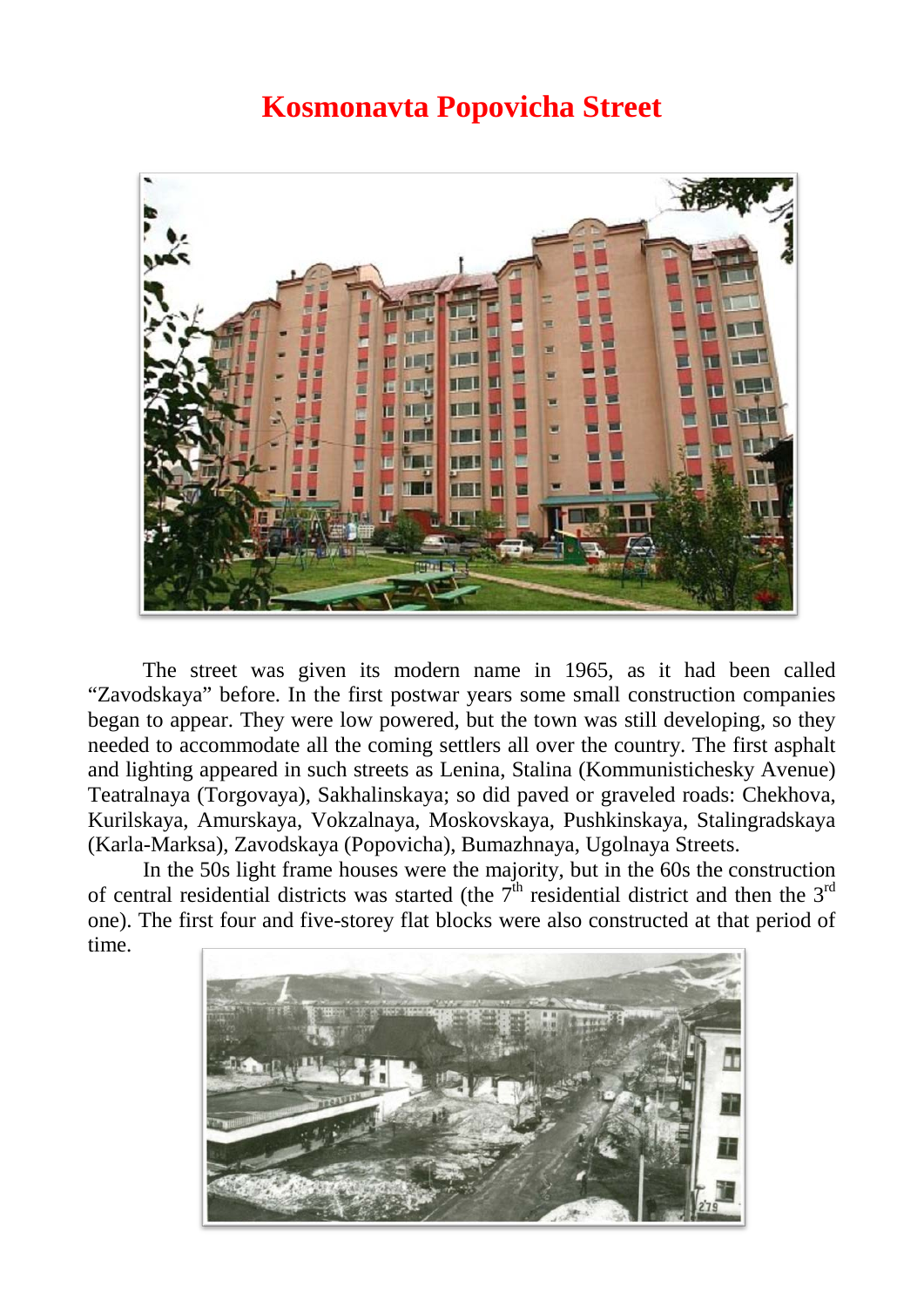That is how Kosmonavta Popovicha Street was remembered in June 1965. On the right side there is what can be guessed as five-storey houses, but the left side

seems almost empty with only few one-storey buildings and "Produkty" shop at the very beginning of the street.

The significant difference in the city's appearance can be seen easily, including Popovicha Street. At the late 90s new nine-storey houses were constructed with the elite blocks of flats as the example of modern architecture. At the very beginning of a new millennium, in 2004, a new restaurant called "Bagration" appeared on the crossing of Popovicha and Dzerzhinskogo Streets.

But there are still some details, which remain their historical appearance, as a 3-metres high mosaic



panel of a spaceship and an astronaut on

the abutting end of a building, constructed in 1966 at 79 Popovicha Street.

Citizens of all ages are very interested in city's history and its sights. Nadezhda Mutnyh (a student of school №22) researches the city's mosaics. She is an author of the photo album called "Zabytye Mozaiki" ("Forgotten Mosaics"), which was published in 2009.

If you pay attention very carefully, you will definitely notice the writing in the bottom part of the panel and the name of Pavel Popovich as well. Young people will take thought: "Why Popovich?", as the elder generations will remember astronaut's arrival in summer 1965. Dozens of people with

bunches of flowers met the astronaut on festive decorated city's streets.

He visited the "Gorny Vozduh" ("Mountain Air"), the Pioneers Palace construction, the Sakhalin Regional Museum, met the Yuzhno-Sakhalinsk garrison soldiers, and laid the first foundation stone for the festive "Spartak" stadium construction.

The astronaut Pavel Romanovich Popovich has become the first honorary citizen of Yuzhno-Sakhalinsk. Zavodskaya Street was renamed into Popovicha Street in 1965.